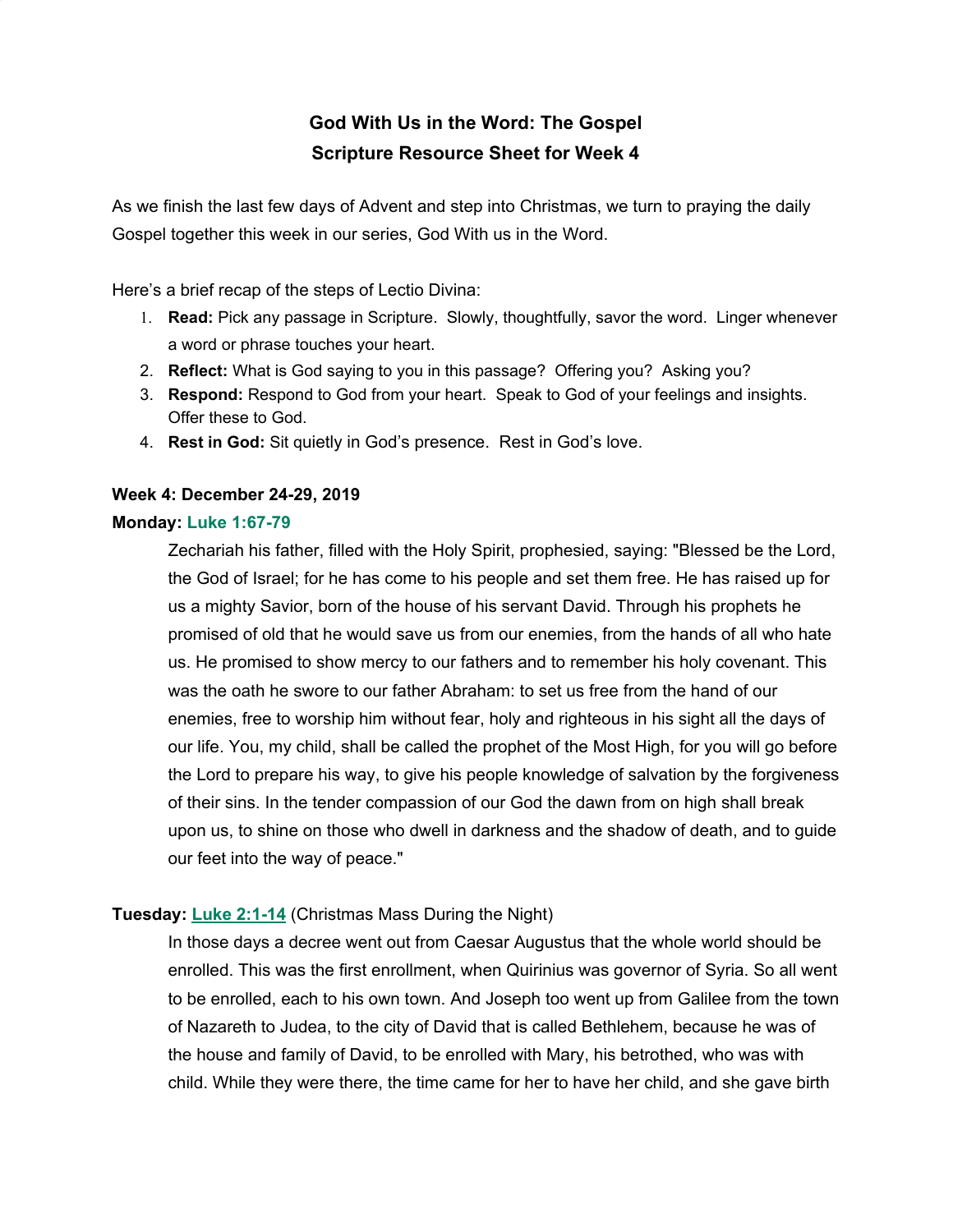to her firstborn son. She wrapped him in swaddling clothes and laid him in a manger, because there was no room for them in the inn. Now there were shepherds in that region living in the fields and keeping the night watch over their flock. The angel of the Lord appeared to them and the glory of the Lord shone around them, and they were struck with great fear. The angel said to them, "Do not be afraid; for behold, I proclaim to you good news of great joy that will be for all the people. For today in the city of David a savior has been born for you who is Christ and Lord. And this will be a sign for you: you will find an infant wrapped in swaddling clothes and lying in a manger." And suddenly there was a multitude of the heavenly host with the angel, praising God and saying: "Glory to God in the highest and on earth peace to those on whom his favor rests."

#### **Wednesday: Matthew [10:17-22](http://usccb.org/bible/readings/bible/matthew/10:17)** Feast of Saint Stephen, first martyr

Jesus said to his disciples: "Beware of men, for they will hand you over to courts and scourge you in their synagogues, and you will be led before governors and kings for my sake as a witness before them and the pagans. When they hand you over, do not worry about how you are to speak or what you are to say. You will be given at that moment what you are to say. For it will not be you who speak but the Spirit of your Father speaking through you. Brother will hand over brother to death, and the father his child; children will rise up against parents and have them put to death. You will be hated by all because of my name, but whoever endures to the end will be saved."

## **Thursday: John [20:1-8](http://usccb.org/bible/readings/bible/john/20:1)** Feast of Saint John, Apostle & evangelist

On the first day of the week, Mary Magdalene ran and went to Simon Peter and to the other disciple whom Jesus loved, and told them, "They have taken the Lord from the tomb, and we do not know where they put him." So Peter and the other disciple went out and came to the tomb. They both ran, but the other disciple ran faster than Peter and arrived at the tomb first; he bent down and saw the burial cloths there, but did not go in. When Simon Peter arrived after him, he went into the tomb and saw the burial cloths there, and the cloth that had covered his head, not with the burial cloths but rolled up in a separate place. Then the other disciple also went in, the one who had arrived at the tomb first, and he saw and believed.

## **Friday: [Matthew](http://usccb.org/bible/readings/bible/matthew/2:13) 2:13-18** Feast of the Holy Innocents, martyrs

When the magi had departed, behold, the angel of the Lord appeared to Joseph in a dream and said, "Rise, take the child and his mother, flee to Egypt, and stay there until I tell you. Herod is going to search for the child to destroy him." Joseph rose and took the